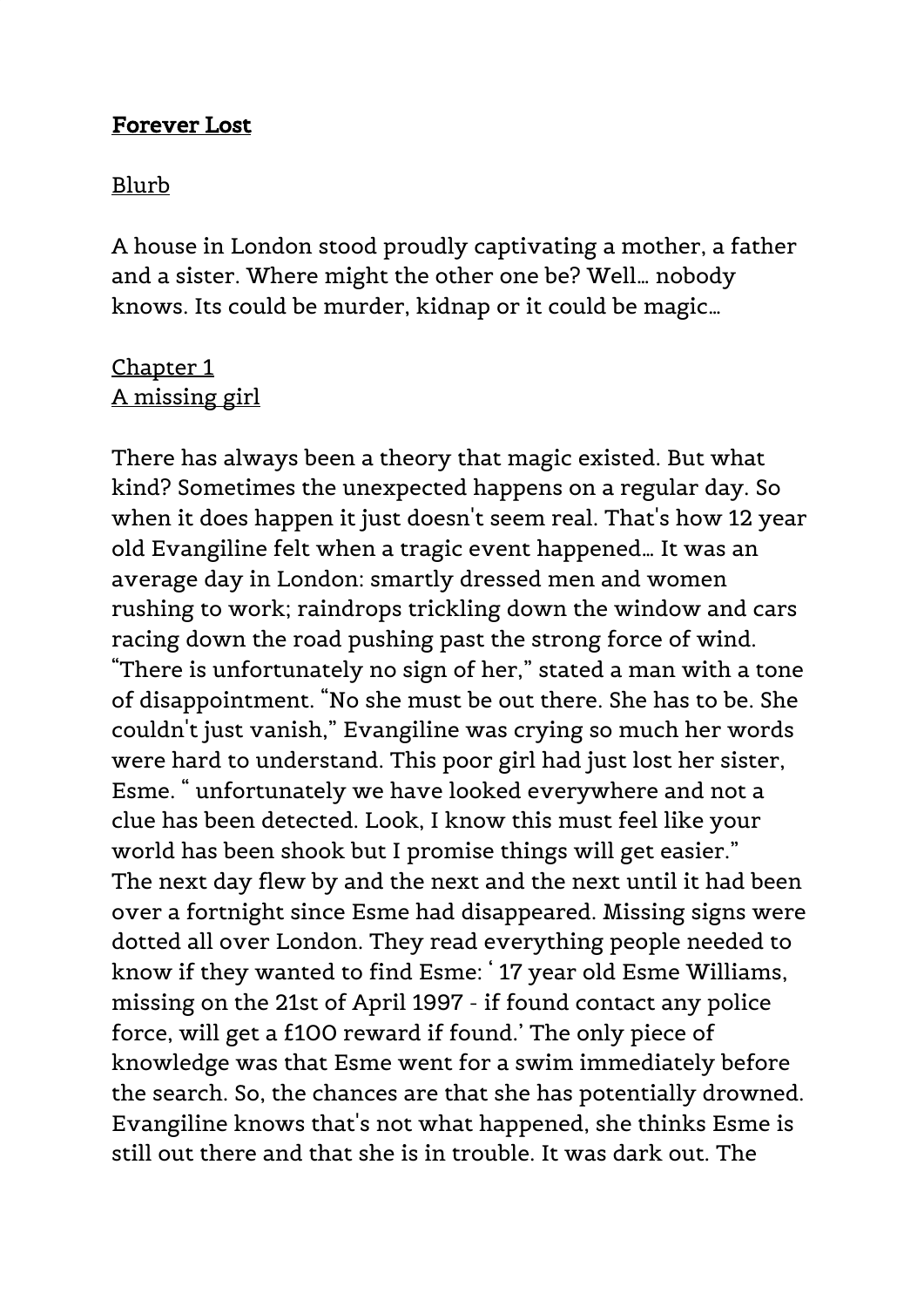moon rolled over the sun, maneuvering it out of the way. Evangiline was sitting in her bed reading her book. A low creak sound could be heard from her bedroom. The window directly above Esme's old rocking chair that now belongs to Evangeline flew wide open. A large shadow towered over Evangeline replicating a familiar figure...

# Chapter 2 The shadow

This shadow grew bigger until it was large enough to identify it's unmistakable features. Thick - looking hair with bouncy curls just like Esme; a knee length dress with puffy sleeves just like Esme. Could this ghost-like appearance be Esme? The shadow rose its dainty hands revealing what looked like the silhouette of a charm bracelet. Within a blink of an eye this shadow morphed into black mist that trailed out of the window where it made it's shocking entrance. Evangiline peered over her duvet to see the charm bracelet, that this strange silhouette was clutching, sitting on her rocking chair. This sent a tingle up Evangeline's spine. What is this paranormal activity? Evangeline cautiously walked over to her rocking chair and grabbed the charm bracelet with both her shaky hands. She inspected it closely. One of the charms was a heart that was broken. Evangiline pondered on this for a moment. ' If that silhouette really was Esme then my charm of a broken heart should connect to hers' Evangiline thought to herself. She rummaged through her jewellery until she eventually found what she was looking for. She attempted to interlock them and they connected. Evangiline was only 12 years of age. She wasn't ready for this unbelievable event. She held the charm bracelet close and hid it behind the back of a photo frame. night faded into day. Evangline got up earlier than usual and wrote a brief note for her mother and father saying she was at the beach.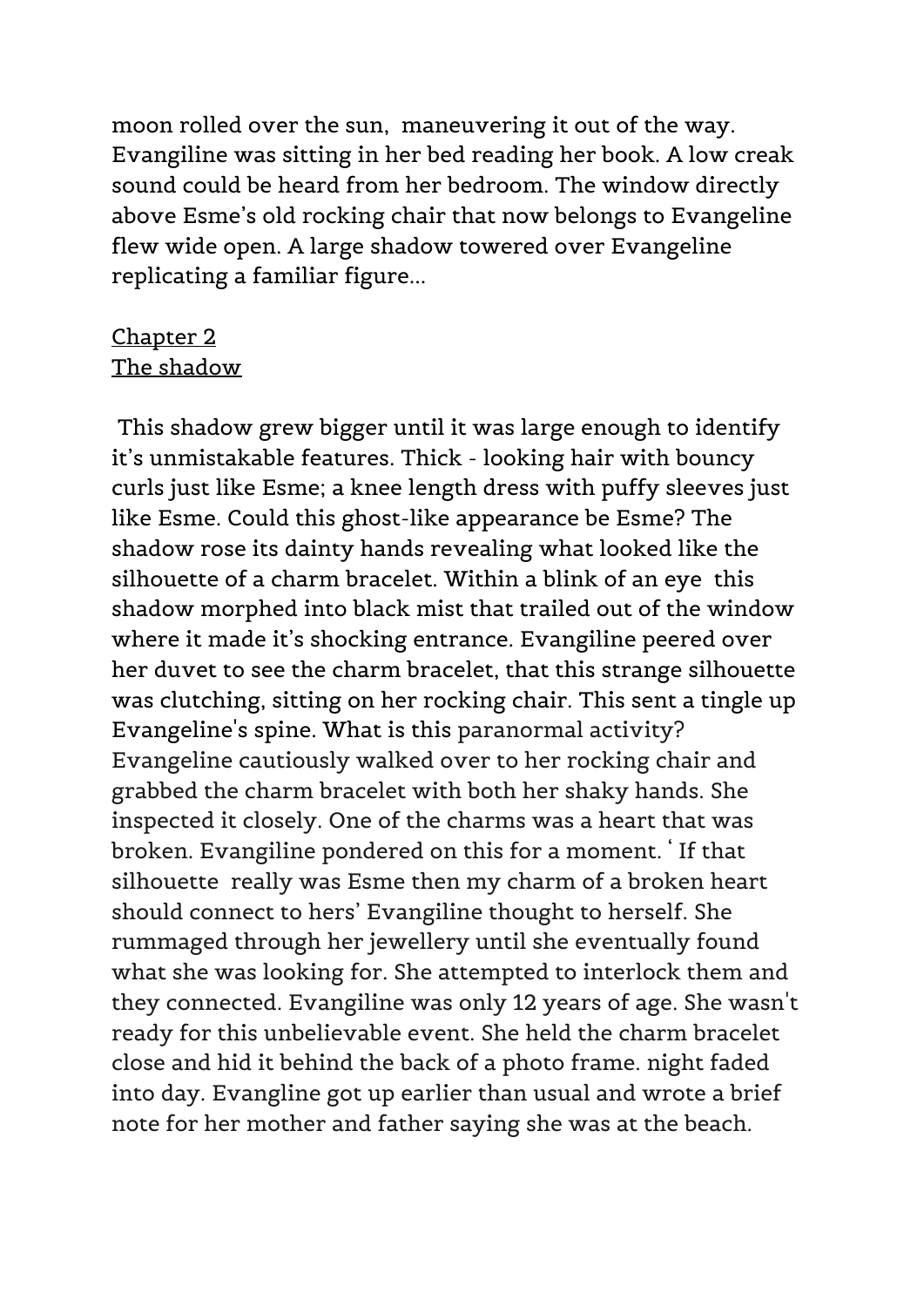Evangiline slipped on her trainers and ran towards the direction of the place where Esme was last seen…

# Chapter 3 The book

When she arrived at the beach, Esme took off her trainers and neatly placed them next to each other. Then she took out her hair clip and used it to pin her dress up to her waist so it didn't get wet. Then she slowly stepped into the water. It's gentle waves welcomed her in until it touched her knees. She took a moment to just realise that all this is proof that Esme is still out there. As she headed back to the sand, she noticed a book. Without hesitation, she picked it up, without reading the cover. She needed something to take her mind off of Esme. She started to walk back home. Her mother and father were still asleep so she screwed up her note to put it in the bin. When she reached her bedroom she perched on her rocking chair and read the cover: the secret garden. Except the word 'garden' was faintly crossed out and was replaced with the word 'ocean'. Evangiline got butterflies in her stomach, her palms began to sweat. She was in too deep, so deep that there was no way out. It was taking all her might to flip the next page but she knew if she did, it would just lead back to Esme. Evangiline closed her eyes and flipped the next page as quickly as she could but she skipped a couple of pages by mistake. She missed the contents and the introduction - she was on Chapter one. She started to read but as she did she realised that every time it mentioned the word 'garden' it was crossed out and replaced with the word 'ocean'. Evangiline flipped back to the contents along the side. It read, "Help me, they're still out there"...

Chapter 4 Birthday card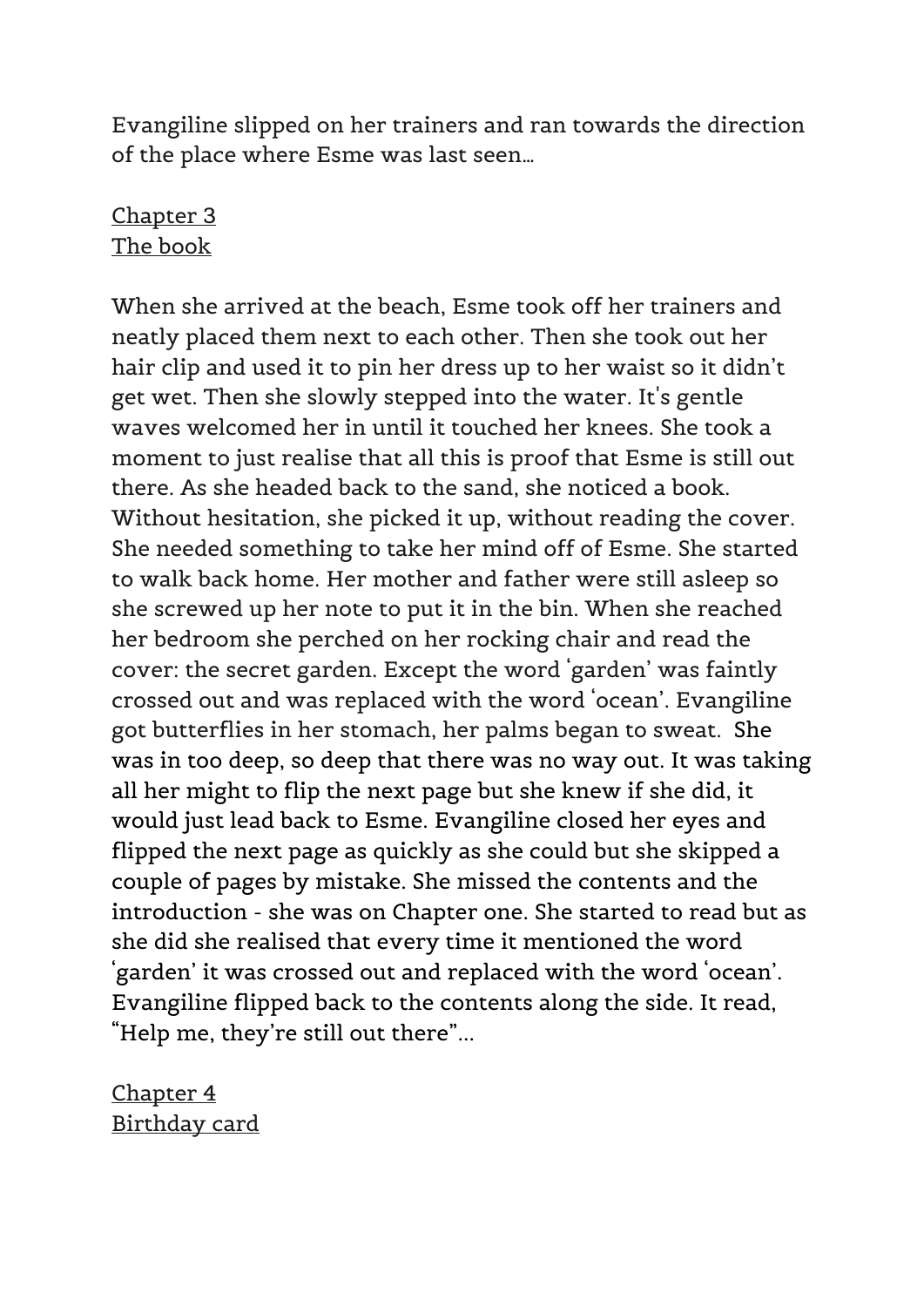Questions exploded inside Evangilines head like fireworks. She was so determined to find Esme now. Just as she ran down her spiral staircase, a letter came through the door. It was addressed to Miss E Williams. Evangiline assumed it was for her as the rest of her close relatives think that Esme has disappeared. Evangiline ripped the opening of the cider - coloured envelope. It was a birthday card. This was very peculiar due to the fact it was at least a couple of months until Evangiline's birthday. Hastily, Evangilne opened the card. It was a birthday card from Esme. A single tear rolled down Evangiline's rosy cheek. She missed Esme so much that it felt like an earthquake of anger and sadness everytime a belonging of hers arrived. Trying to be strong, Evangiline wiped her tears with the back of her hand. As soon as she properly inspected the card, she notest some unfamiliar handwriting on the side of the card. It was a location. Evangiline followed the directions which lead to the least expected place. Esme's wardrobe. She pulled open the wardrobe door to see a lonely piece of clothing. It was a navy blue swimsuit with fuchsia stripes. Esme was sure this was the one she wore before she left to go to the beach but if it was, how was it in the wardrobe? This puzzled Evangiline but she knew it was a sign that Esme is still out there. She pulled the swimsuit off of the hanger and changed into it. When she wore it, it finally hit her: whoever wrote that location knows where Esme is so Evangiline isn't the only one on a search for her. Evangiline quickly forgot about that and set off for her swim. Not knowing somebody is quickly discovering where Esme could be…

## Chapter 5 Message in a bottle

When Evangiline reached the beach, she ran into the water so deep that she was up to her neck in water. She thought that maybe if she was deep enough she might see Esme. Unfortunately, that didn't work. She headed back to shore when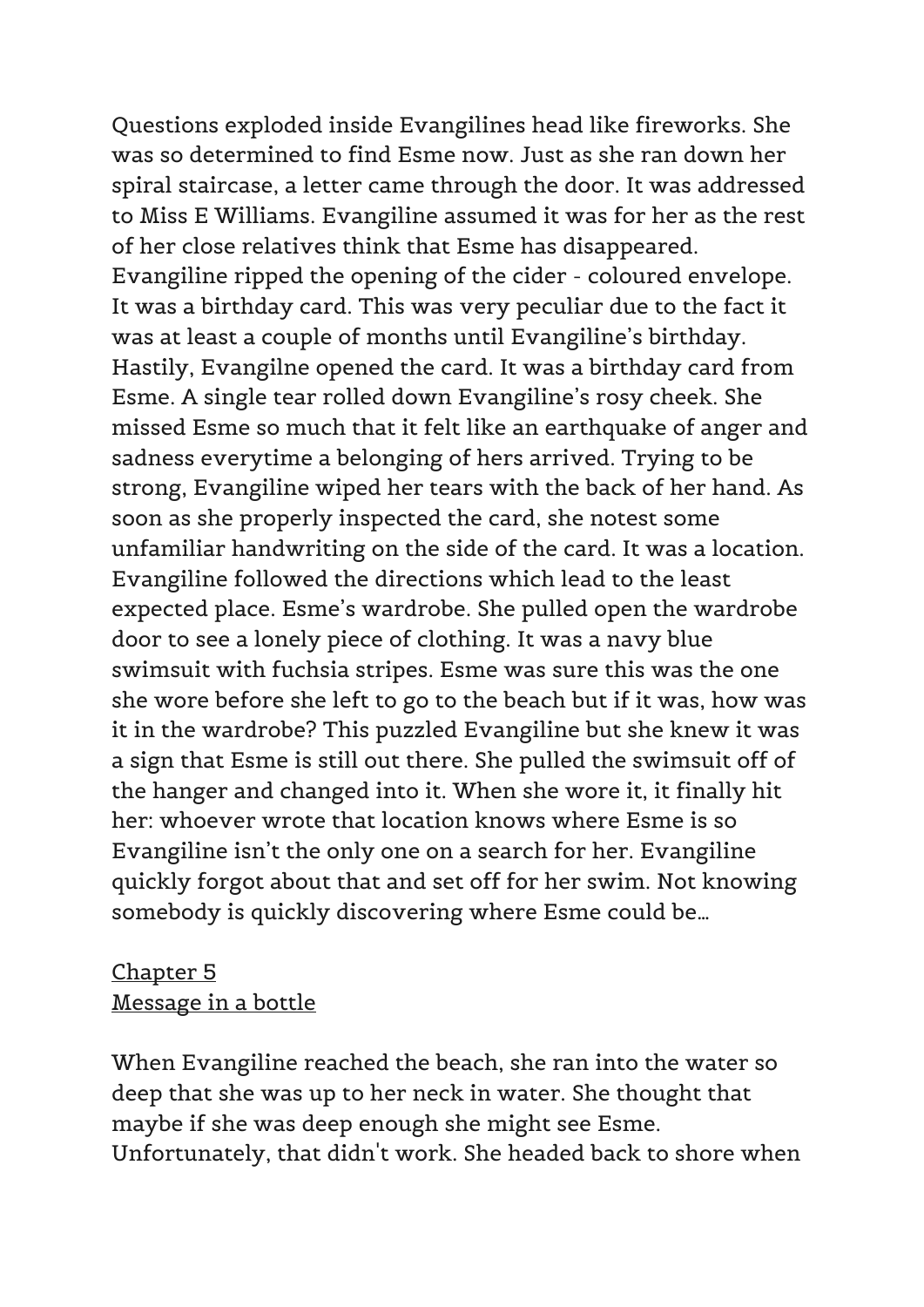once again she noticed something near the brim of the sea. It was a message in a bottle. Evangiline ran over to it in fear the tide would catch it. She gripped it tight and effortlessly pulled the cork. Inside was a rolled up piece of paper. She unrolled it to reveal a ring. This ring belonged to Esme. She tried it on her index finger but it was too loose. So, she tried it on her thumb which fitted perfectly. As soon as the ring touched her skin a loud wailing sound could be heard. It echoed louder and louder until its defining screech hurt Evangilines ears. As the sound faded another sound could be heard faintly. It repeated in a feeble tone three unforgettable words: "Evangiline help me…"

### Chapter 6 The Sacrifice

Evangiline hurled herself back into the water. Following this sound. She swam so deep, her feet couldn't touch the ground. As she got closer she could see the distinctive outline of her sister. When she was close enough to touch it, it disappeared and was replaced with a wave. Evangiline felt crushed. Her hopes were high that Esme was finally going to be in reach again. She raced back to shore crying hysterically. When she reached her original spot, she noticed the once blank paper now had writing on. Not just any writing, the same handwriting that the birthday card had. It read something which made Evangilines tears of sadness dissolve into tears of happiness: come to the dock and all your questions will be answered. Evangiline ran as fast as she could to the dock. She finally felt that this was the last obstacle she had to overcome to be with her sister again. She was at the dock. A strangely dressed man handed her a bit of paper. It read, "if you drink this drink you can sacrifice yourself to bring back Esme". There was more that wasn't read but that was all Evangiline needed to know. She immediately guzzled down the drink until a fierce light appeared. Evangiline was no longer sitting on the chair instead it was Esme. She read the note: if you drink this